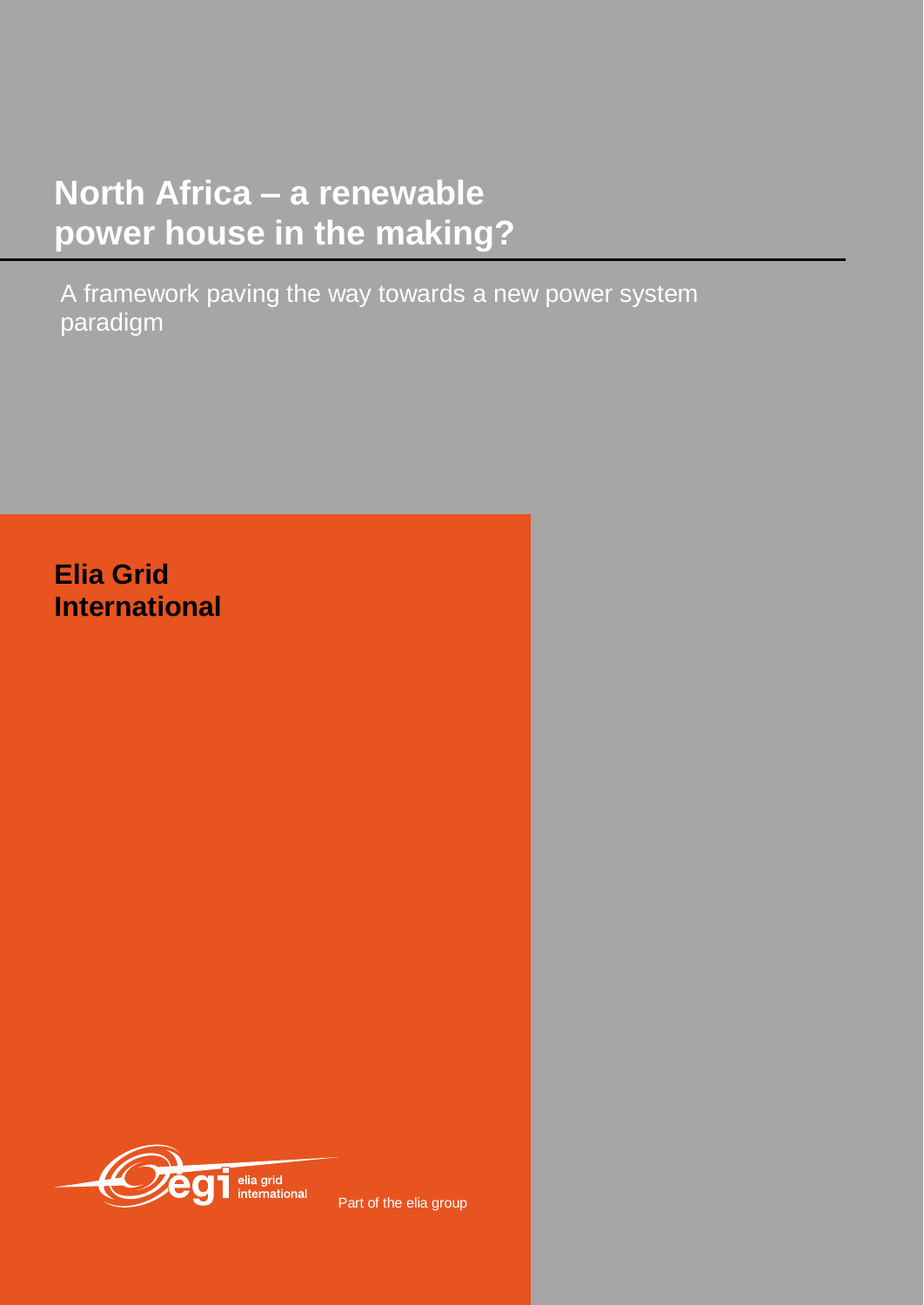

## **Renewables are taking North Africa by storm**

Renewable Energy Sources (RES) have taken the world by storm and are at the core of the energy transformation phenomenon. The appeal of RES is unquestionable as they address at the same time concerns with global carbon emissions and could be used to supply energy in parts of the world still not yet properly served, at hopefully affordable costs. North Africa is no different in this respect and has set a very aggressive growth target for RES capacity build up.

## **North Africa has an agressive Renewable Energy Sources (RES) agenda**



*Installed capacity of RES and 2020 targets in North Africa*

Source: IRENA (2016): Renewable Energy in the Arab Region. Overview of Developments, International Renewable Energy Agency, Abu Dhabi. \*Tunisia targets are valid for 2030; RES includes Wind Onshore, Solar PV and Concentrated Solar Power (CSP) plants

**Chart 1: Current and targeted (2020) RES capacities in North Africa**

The motivation for these countries is also quite clear: as their economies develop further, likewise the access to energy for the population increases causing the domestic demand to grow steadily. The International Energy Agency (IEA) estimates that the demand in these countries will double within the next 15 years.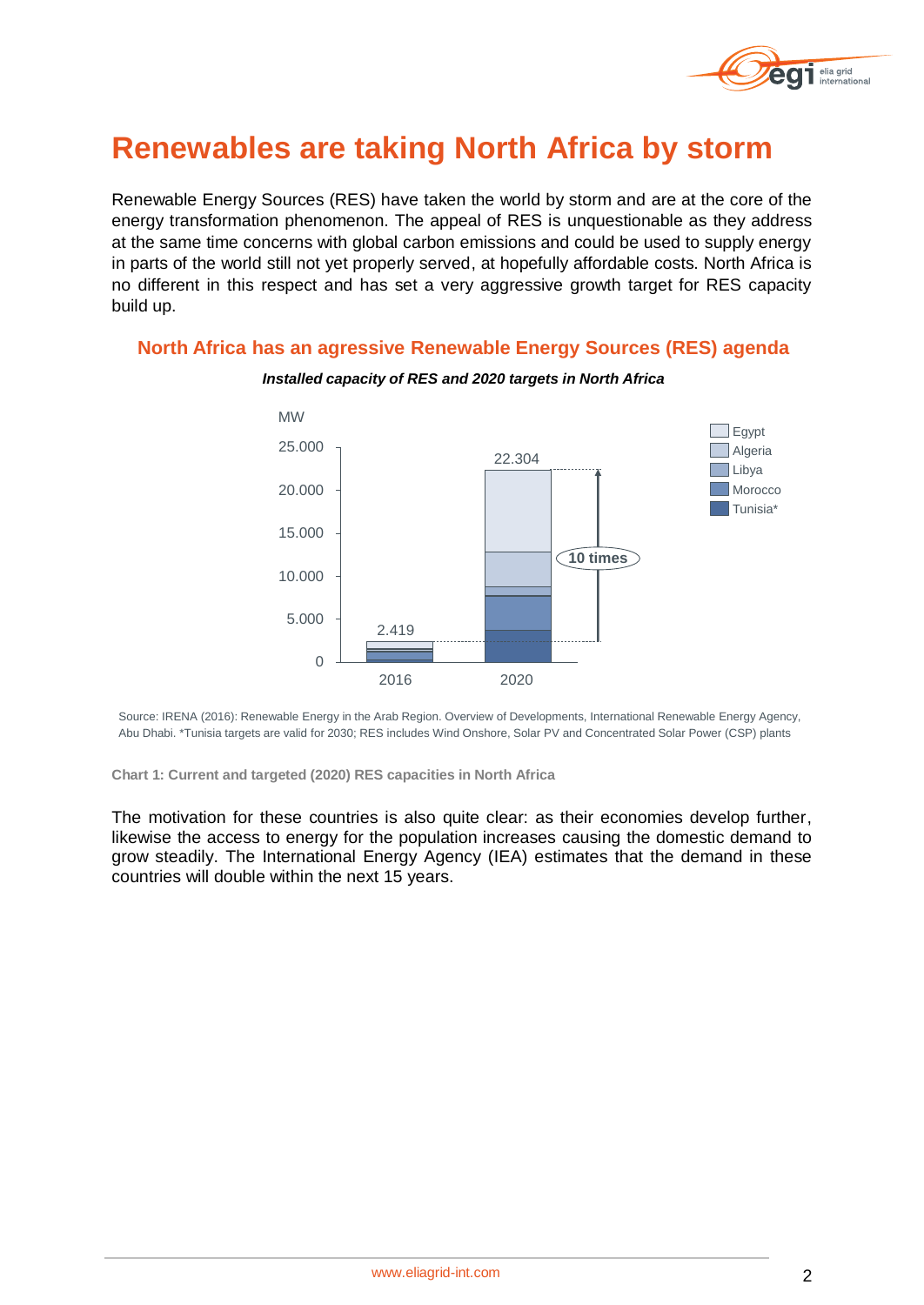

## Electricity demand to almost double until 2030



#### *Electricity consumption in North Africa*

Source: IEA (2015): IEA Statistics Database. International Energy Agency, Paris, www.iea.org/statistics/; IEA (2016): World Energy Outlook 2016. New Policy Scenario, International Energy Agency, Paris; Demand: Electricity Gross Production + Imports - Exports - Losses

**Chart 2: Growing electricity demand in North Africa**

**Chart 3: Net energy balances of Algeria and Morocco**

Another important factor contributing to the interest in shifting to RES is the dependency on costly energy imports to keep up with the ever rising local market demand for electricity. This is not only a problem for "energy short" countries, e.g., Morocco and Tunisia but also, for "energy long" countries such as Algeria and Libya: for these countries a growing local demand means fewer revenues from energy exports. Chart 3 shows the net energy export balance of an "energy long" country (Algeria) and of an "energy short" one (Morocco).

## North Africa's demand growth impacts the energy balance of both oil and gas long and short countries

*Country's energy net balances*



Source: IEA (2015): IEA Statistics Database. International Energy Agency, Paris, www.iea.org/statistics/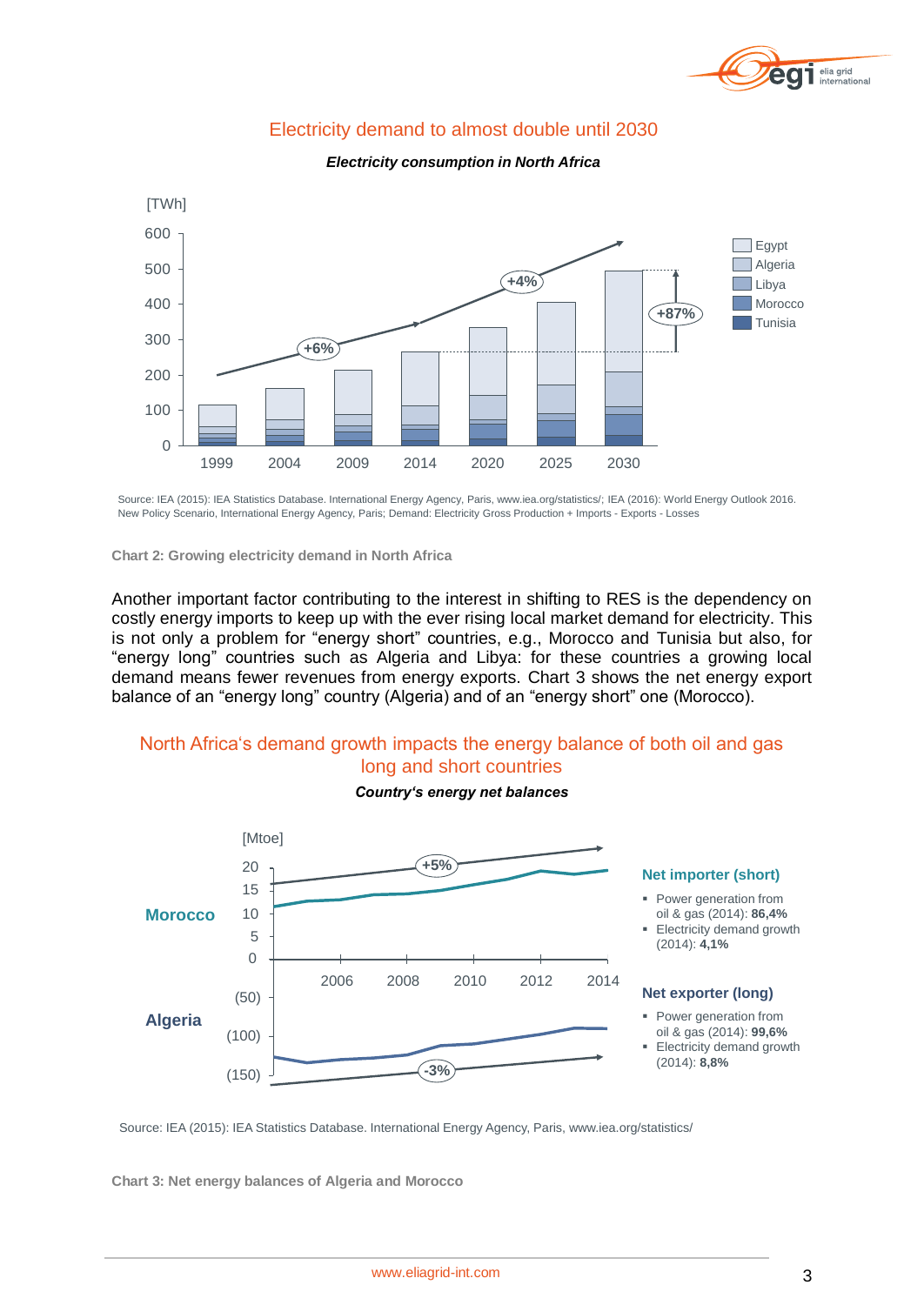

For both countries, promoting affordable RES and incorporating it to the grid makes a lot of sense. The question however remains one of what affordable means.

According to a study by the Fraunhofer Institute, renewables alone (wind, PV and Concentrated Solar Power – CSP) could meet the whole electricity demand of North African countries<sup>1</sup>. In the long run, as a by-product of a successful widespread implementation of a RES strategy, North Africa could eventually become a net exporter of electricity to Europe given its geographical proximity. It also represents a perfect fit for Europe's ambitions to get more green energy and thus less carbon emissions. The study suggests that imports of green energy could help Europe achieving its aggressive emission targets.

## Successful RES implementation in North Africa may represent an opportunity to export green energy to Europe



*EU's electricity generation and CO<sup>2</sup> emissions from power generation*

Source: IEA (2016): World Energy Outlook 2016. New Policy Scenario, International Energy Agency, Paris. RES: Generation from bioenergy, wind, geothermal, solar PV, CSP, marine and hydro power plants

**Chart 4: European electricity generation and related CO2 emissions**

## Solar as the most promising bet

-

Thus far the greatest challenge for an increase in the penetration of RES in the supply mix is economics: RES is not yet competitive at a large scale and deployment is still heavily dependent on costly subsidies which create in turn an array of other complications not only for countries' budgets but also for the balancing of electricity markets where merit order is the rule, or still risks for investors for when subsidies fade out of the system.

Solar technology has been supported by public policies over the last decade, enabling quick deployment around the world. This support contributed significantly to the growth of PV markets, setting the right conditions for benefits of economies of scale. With growing markets, opportunities to improve the efficiency of supply chains have led to cost reductions, which are expected to continue into the future with the increasing market scales.

<sup>&</sup>lt;sup>1</sup> Fraunhofer ISE (2016): Supergrid study. Approach for the integration of renewable energy in Europe and North Africa. Fraunhofer Institute for Solar and Energy Systems ISE, Freiburg.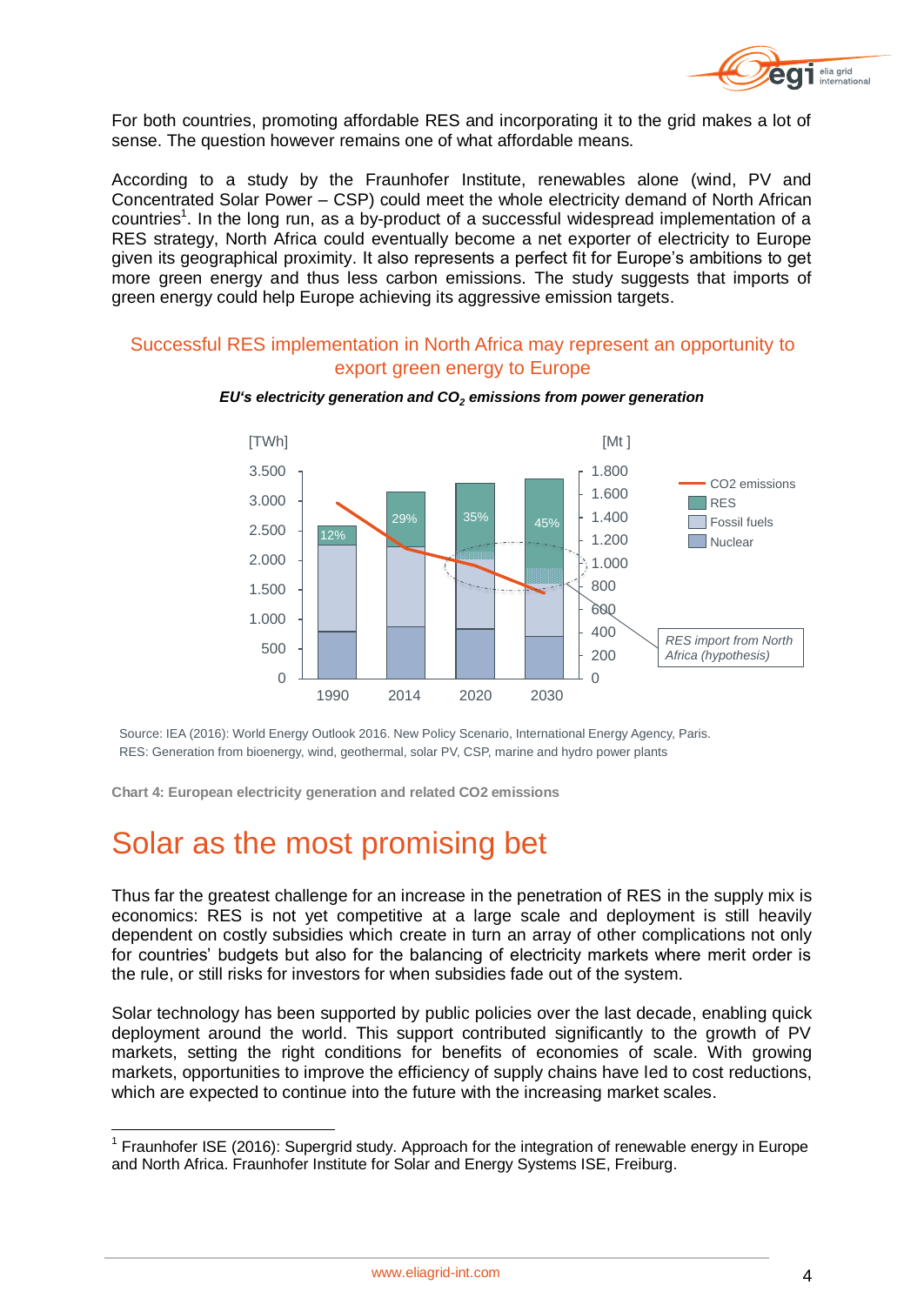

As the market for PV grows and technologies keep on evolving things are indeed changing. In PV power for example, some projects are already competitive vis-à-vis fossil fuels on a specific capital cost basis, meaning more efficiency on a \$/kW of installed capacity.

## As technologies keep on evolving, RES are getting competitive against fossil fuel generation



Source: (a) LAZARD (2016): LAZARD's Levelized Cost of Energy Analysis. Version; (b) Fraunhofer ISE (2015): Current and Future Cost of Photovoltaics. Long-<br>term Scenarios for Market Development, System Prices and LCOE of Ut of Agora Energiewende; Graph (a) for utility scale units 100-600 MW

**Chart 5: Current investment cost of current generation technologies and expected evolution of investment cost of utility-scale PV**

In this capital efficiency game, North African countries enjoy a great comparative advantage, as the sun shines more: direct solar irradiation levels are on average two times higher than in northern Europe.

## Some fundamentals still have to keep evolving

However for a real revolution in the supply of affordable solar power in North Africa to take shape, some things must happen.

### **a. Solar economics has to continue on the downward trend**

Already competitive in some cases, solar technology needs to improve further. Continued technology evolution is key to improving the economics of photovoltaic (PV) solar electricity generation. Today's PV panel technologies, i.e., crystalline silicon and thin film, have efficiency levels in the range of 15% to 20%. New technologies such as multi-junction cells are expected to improve efficiency levels to 30% to 40%. Beyond the conversion panels other PV systems parts such as the balance of system, non-module and inverter hardware, installation costs, and soft costs will continue to fall further as the convergence towards best practice cost structures accelerates under increasing competitive pressures<sup>2</sup>.

 2 IRENA (2016): The Power to Change: Solar and Wind Cost Reduction Potential to 2025. International Renewable Energy Agency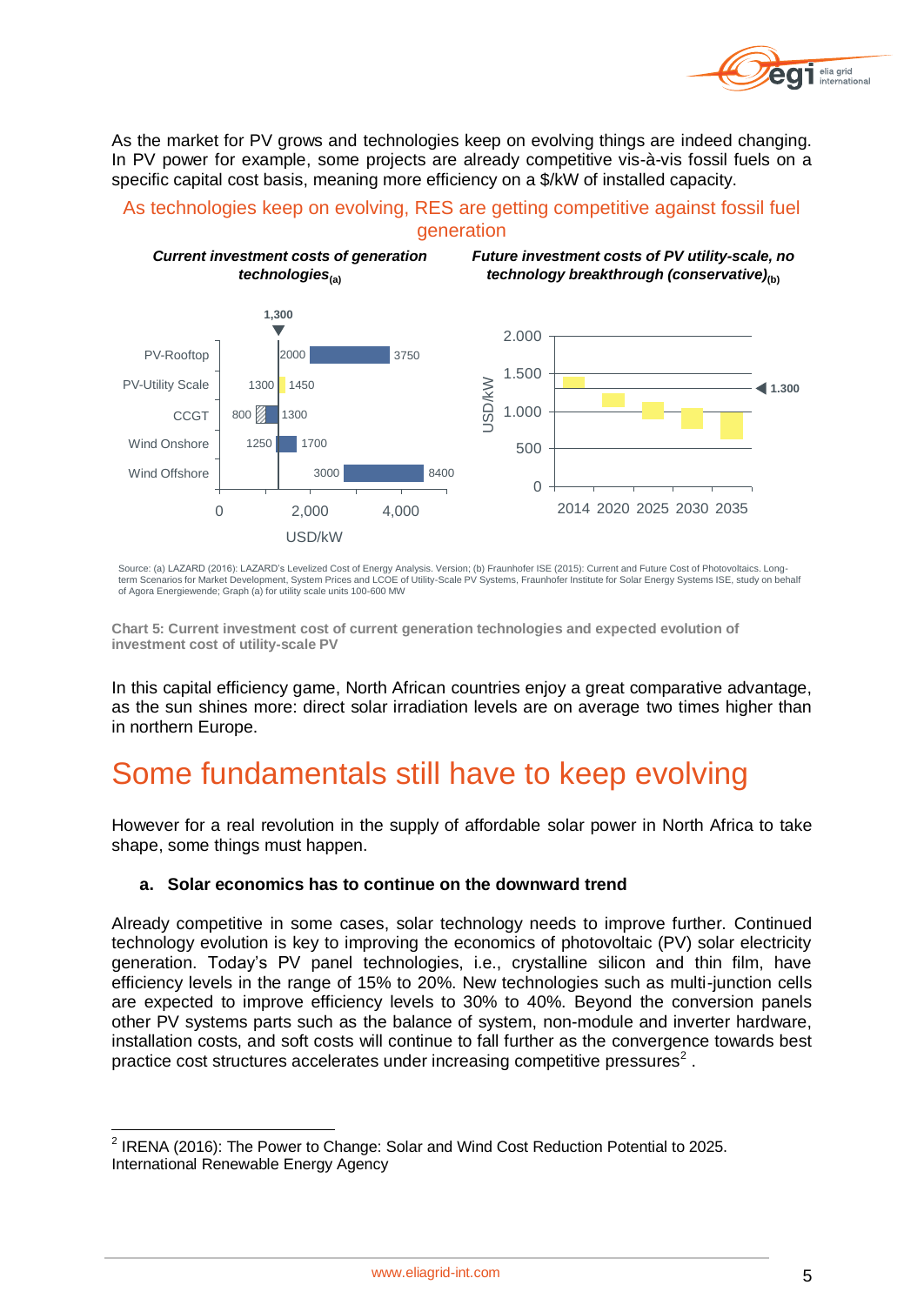

This continuous reduction of PV systems costs, thus of the \$/kW of installed capacity, will eventually make it competitive against the most efficient fossil fuel generated kWh or, in other words, will reach "grid parity" independently from subsidies. Some analysts reckon that solar may become the single most competitive source of energy within the next 5 years.

For the Egypt market, Fraunhofer ISE expects costs for utility scale PV dropping below generation from Combined Cycle Gas Turbine (CCGT) plants already before 2020 $^3$ .

## Efficiency improvements will make Solar PV competitive against efficient fossil power generation

#### *Example of LCOE for Solar PV compared with LCOE of CCGT and wind in Egypt*



Source: Fraunhofer ISE (2016): Electricity Cost from Renewable Energy Technologies in Egypt. Fraunhofer Institute for Solar Energy Systems ISE, Freiburg. Illustrated values 2016 for CCGT and Wind onshore

**Chart 6: Electricity investment cost by RES technology**

Finally, it is important to note that, with increasing RES integration in the power systems, conventional fossil fuel-fired power plants are less requested to cover demand, while their fixed costs remain the same. The LCOE (Levelized Cost of Energy) of conventional plants increases thus with higher RES integration, which improves the case of RES generation. At a certain level of RES integration, subsidized RES is profitable whereas conventional power plants are not anymore, with a risk of closure for economic reasons. Conventional power plants are however still required in the system as backup for volatile RES generation. Eventually, they will need specific support mechanisms (i.e. CRM, Capacity Remuneration Mechanisms) to remain economically viable.

In these circumstances, the policy and regulatory frameworks need to be developed in a balanced way, between RES and conventional generation, preventing any double subsidizing and securing the best affordable energy for the consumer.

#### **b. Prepare the grid first so supply local demand with new RES sources then to trade abroad**

Experience says that the grid will have to evolve to be able to supply the domestic market which has not been planned for the massive new capacity that shall come on stream. The

\_\_\_\_\_\_\_\_\_\_\_\_\_\_\_\_\_\_\_\_\_\_\_\_\_\_\_\_\_\_\_\_\_\_\_\_<br><sup>3</sup> Fraunhofer ISE (2016): Electricity Cost from Renewable Energy Technologies in Egypt. Fraunhofer Institute for Solar Energy Systems ISE, Freiburg; Illustrated values 2016 for CCGT and Wind onshore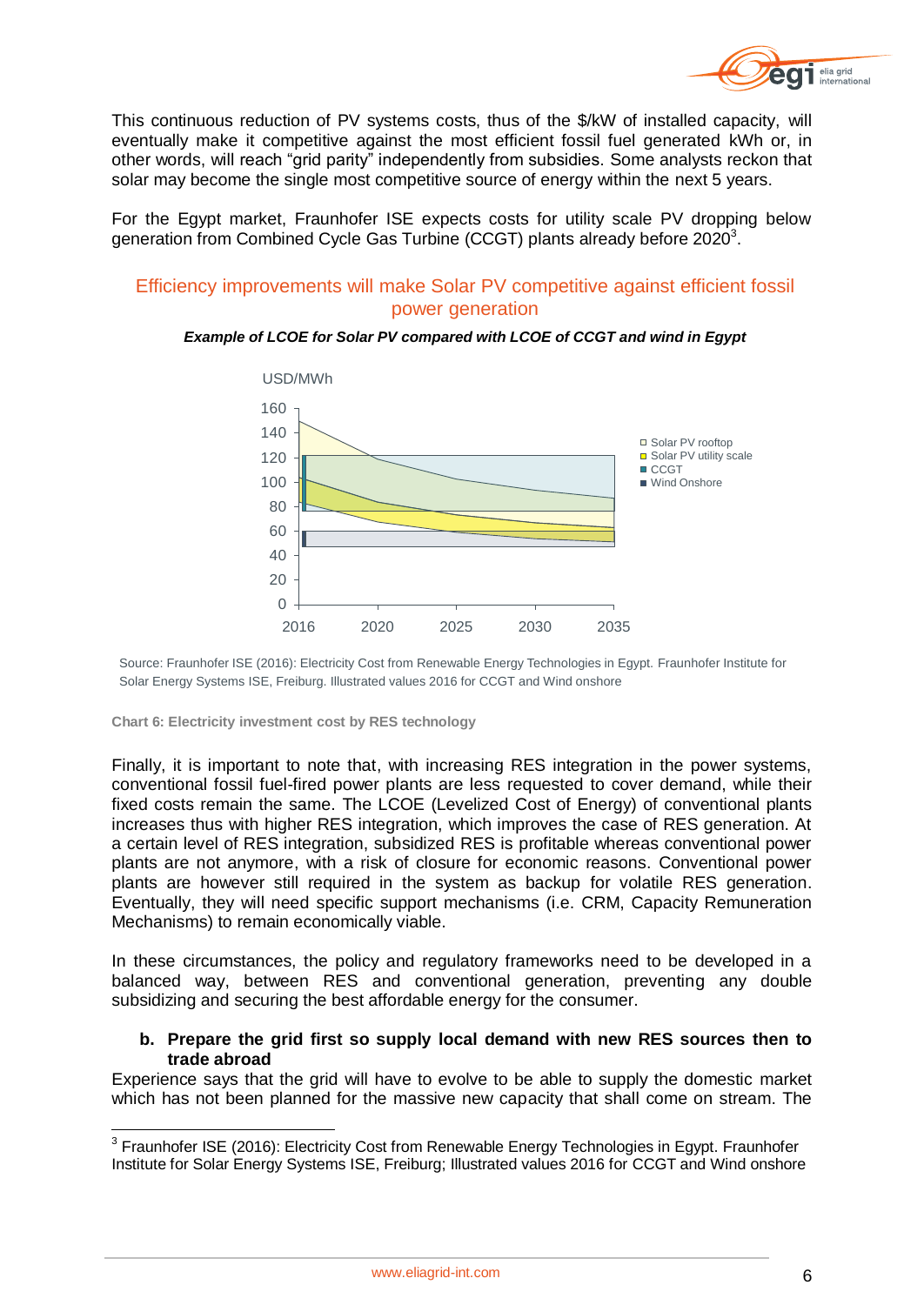

Fraunhofer Institute<sup>4</sup> reckons that North Africa will need to add about 63.000 km of AC lines alone by 2050, on top of the existing 24.000 km lines, to be able to cope with the growth in local demand.

Connecting RES to well-chosen locations could help in some cases decrease the requirements in transmission grid capacity. But in general, RES integration requires more transmission grid to transport energy from remote areas to consumption centers. The grid architecture should be developed, offering bigger capacities, to enable both increasing domestic demand and RES generation. AC technology will remain the main choice to develop the grid further, while HVDC technology may offer opportunities for long-distance, underground or subsea transmission.

Smart solutions like dynamic line rating, FACTs devices, high temperature low sag conductors etc. leverage system flexibility and can help defer or avoid building new transmission corridors.

At distribution level, decentralized RES generation, where it exceeds demand, will create reverse power flows to upstream voltage levels. These flows are often coupled with voltage rises. Integrating distributed RES generation leads to a review of the distribution grid architecture<sup>5</sup>.

Before developing transmission and distribution grids with capital-intensive projects, the system operations must evolve to maximize the use of the existing infrastructure.

When active network management is implemented, controllable distributed RES generation can help relieve congestion in the grid, potentially deferring or cancelling costly grid reinforcements. Distributed generation should also support voltage control, by the provision of on-demand reactive power and active power curtailment when needed. Developing more accurate RES generation forecasts contributes as well to use the infrastructure more closely to its limit. In these applications, the observability and controllability of distributed RES generation, e.g. via a RES control center, is key to operating the power system in a secure and economical way.

High RES integration leads to less conventional power plants operating in the system, whereas these guarantee today the stability of the system. Both bulk and distributed RES generation can play a role in system stability if an appropriate technical regulation (i.e. grid codes) is developed and applied when RES generators are connected.

At a later stage, once the local grid has been optimized and developed to cope with demand increase and RES generation, the grid architecture can be extended to enable cross-border interconnections. On the one hand, once the local country has been served, the RES surplus can be traded abroad and create value for the local economy. On the other hand, these cross-border links enable import energy to cover demand in case of emergency.

The most promising strategy consists of interconnecting North Africa to Europe with subsea HVDC links, enabling RES surplus to be traded beneficially, and helping Europe reach its RES targets.

 $\overline{a}$  $4$  Fraunhofer ISE (2016): Supergrid study. Approach for the integration of renewable energy in Europe and North Africa. Fraunhofer Institute for Solar and Energy Systems ISE, Freiburg; Scenario 1  $5$  Appen, Jan von et al. (2013): Time in the sun – The challenge of high PV penetration in the German Electrical Grid. IEEE power and energy magazine.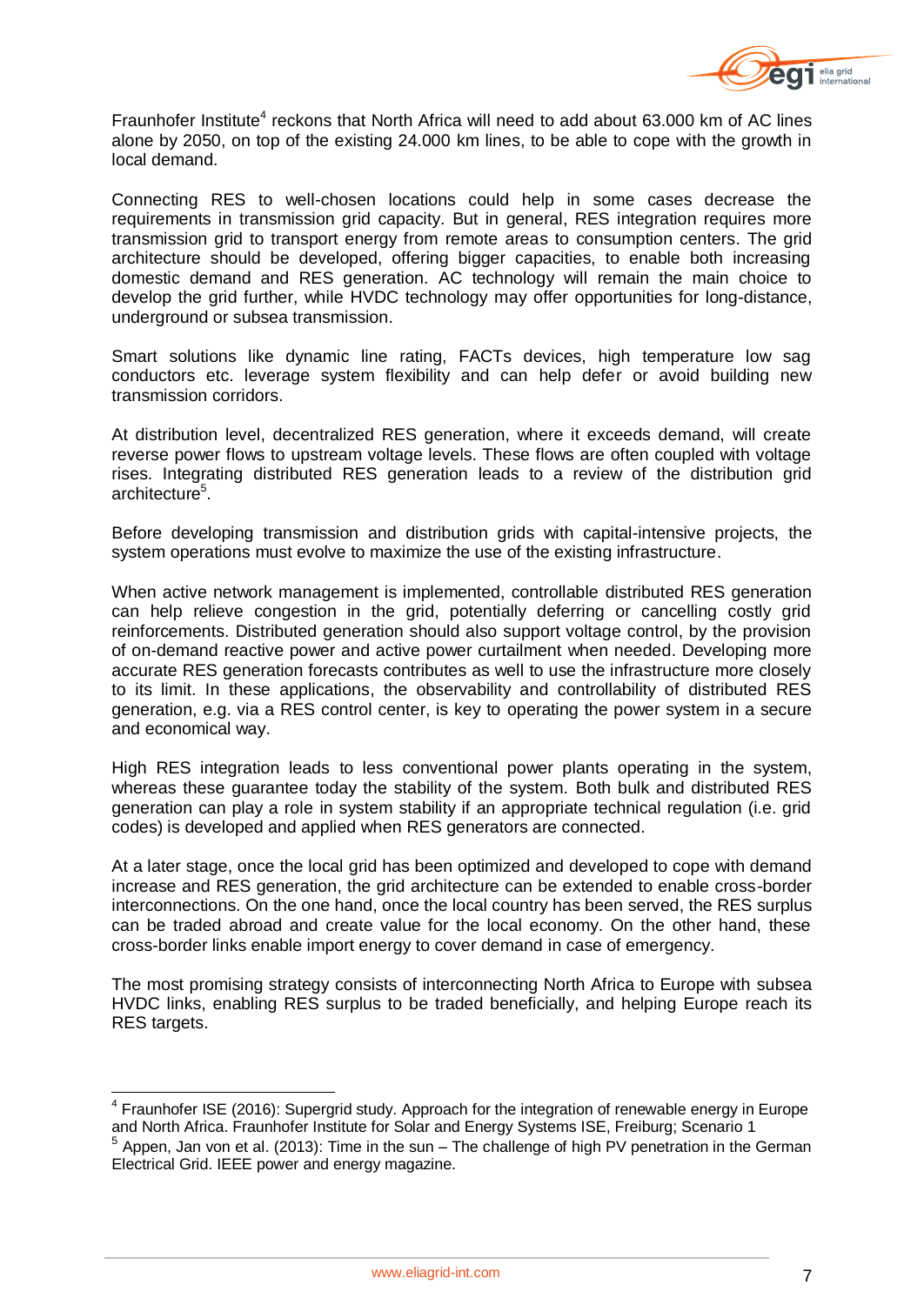

### **c. Electricity sector framework needs to adjust to attract capital required**

Another challenge to overcome by North African countries will be the funding of the massive capital investments required to build up the needed infrastructure, both in generation and transmission and distribution (T&D). For the 2020 objectives targeted in North Africa, EGI estimates that an investment program of US\$ 35 billion by 2020 in generation, transmission and distribution will be required to integrate RES.



## North Africa's RES agenda will require attracting substantial capital investments

Source: EGI Analysis, Agora Energiewende (2015): The Integration Cost of Wind and Solar Power. An Overview of the Debate on the Effects of Adding Wind and Solar Photovoltaic into Power Systems, Berlin and EGI Analysis; \*Grid cost and cost to offset differences between forecasts and actual production

**Chart 7: North Africa's capital requirements to integrate RES (generation capacity and T&D)**

One alternative is to promote an electricity sector reform and implement a comprehensive framework conducive of investments. Some countries are already experimenting with mechanisms such as opening generation through Independent Power Producers (IPP) and power purchase agreements (PPA) and feed-in tariff schemes. There are problems however: in Egypt for example only 400 MW of solar capacity got awarded in 2016 compared with 2.6 GW target for 2017. An explanation to that may lie on the subsidies for fossil fuels which in turn limits the competitiveness of renewables.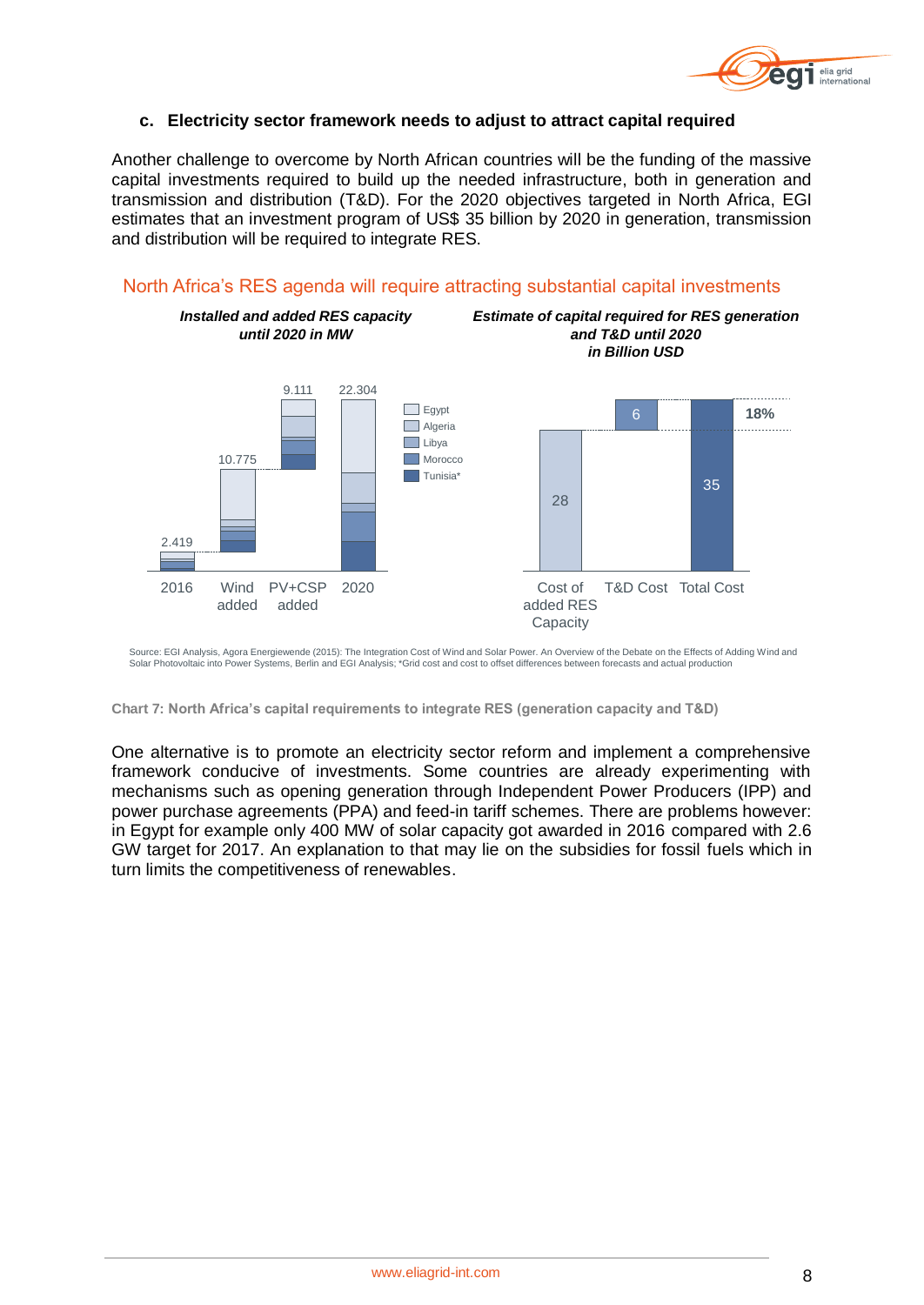

## Lower fuel subsidies make Solar PV competitive against fossil fuel generation



*LCOE comparison utility-scale PV and CCGT with and without fuel subsidies in Egypt*

Source: Fraunhofer ISE (2016): Electricity Cost from Renewable Energy Technologies in Egypt. Fraunhofer Institute for Solar Energy Systems ISE, Freiburg. CCGT fuel prices: 10-27 USD/MWh (Egypt 2016) and IFP of 24 USD/MWh

**Chart 8: LCOE comparison of utility-scale PV and CCGT, with and without subsidies**

## Roadmap of possible adjustment for the sector framework

The electricity sector must evolve in order to fully benefit RES integration at an affordable cost. The transformation must touch several fields of action and a complementary approach is required to make it happen successfully.

The electricity landscape restructuring and pursuing energy-related strategic targets will be largely driven by a sector framework. Typically, such a framework would aim to put in place an economically rational design in an effort to promote the uptake of renewable energy while achieving a number of other objectives, including energy independence, diversification, competitiveness, security of supply as well as the development of a local industry and job creation.

EGI identifies three main components for paving the way toward making systemic design decisions capturing exhaustively the components of the electricity system and shaping longterm targets.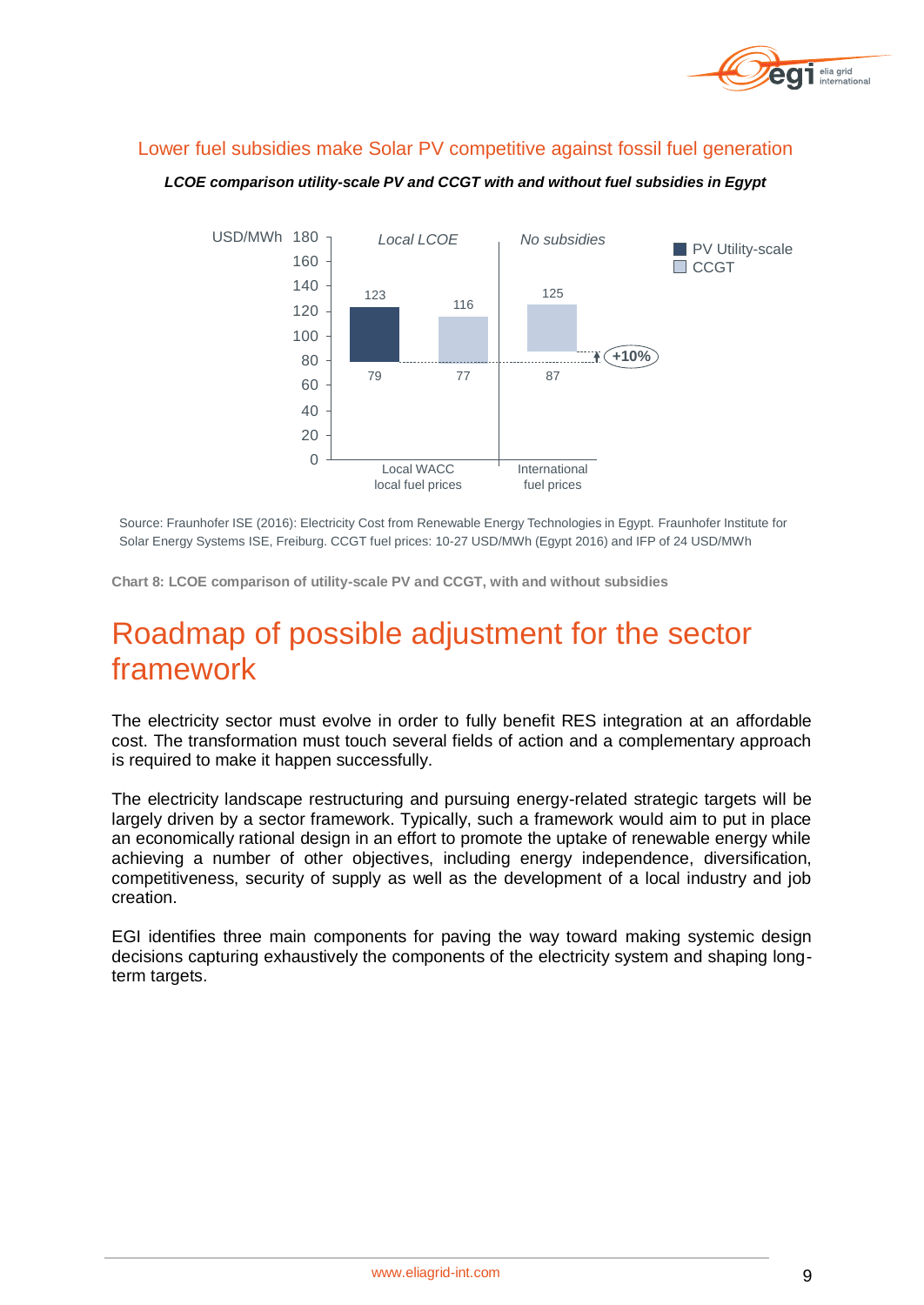

## The electricity sector must evolve to fully benefit of the RES integration at an affordable cost

### *Framework encompassing electricity system paradigm*



**Chart 9: Framework for Electricity System Paradigm**

### **STRATEGIC TARGETS – POLICIES TO ENSURE THAT LONG-TERM OBJECTIVES ARE MET**

- Defining a clear vision with (binding) RES penetration targets.
- Tailored renewable energy support policies (feed-in tariffs, auctions, premiums, tax rebates etc.). The support regimes should be reviewed periodically to be kept costefficient and cost-reflective.
- As a prerequisite, the policies should be designed with a view on the development of the local economy (business opportunities for new generation, cheaper energy etc.). Once the local economy has fully benefited from RES integration, a clear vision on the development of cross-border interconnectors can be set up in order to trade energy abroad.
- **In addition to bulk RES generation, fostering distributed generation sources** (including RES, CHP) penetration to leverage distributed investment in generation, network efficiency, reliability and sustainability.
- Reduction and eventual elimination of subsidies for fossil fuels.
- Selection of best locations for bulk RES generation, in terms of wind/sun conditions, spatial planning and existing grid capacity. Definition of incentives (e.g. locational tariffs) to orientate RES generation in these locations.
- Streamlined permitting, authorizations and granting procedures to facilitate the development of investment opportunities.

### *STRUCTURAL REFORMS – REFORMS PAVE THE WAY FOR RES IMPLEMENTATION*

*Market reforms*

- Opening the generation market for IPPs with regulated power purchase agreements (PPAs), the incumbent utility acting as a single buyer. In a second step, contracts should eventually be transferred to generators and consumers to allow multilateral trade.
- Open access to the market (for bulk RES, aggregators, distributed generation sources) to foster retail competition and improve consumer engagement.
- Implement unbundling of generation, transmission, distribution and retail activities.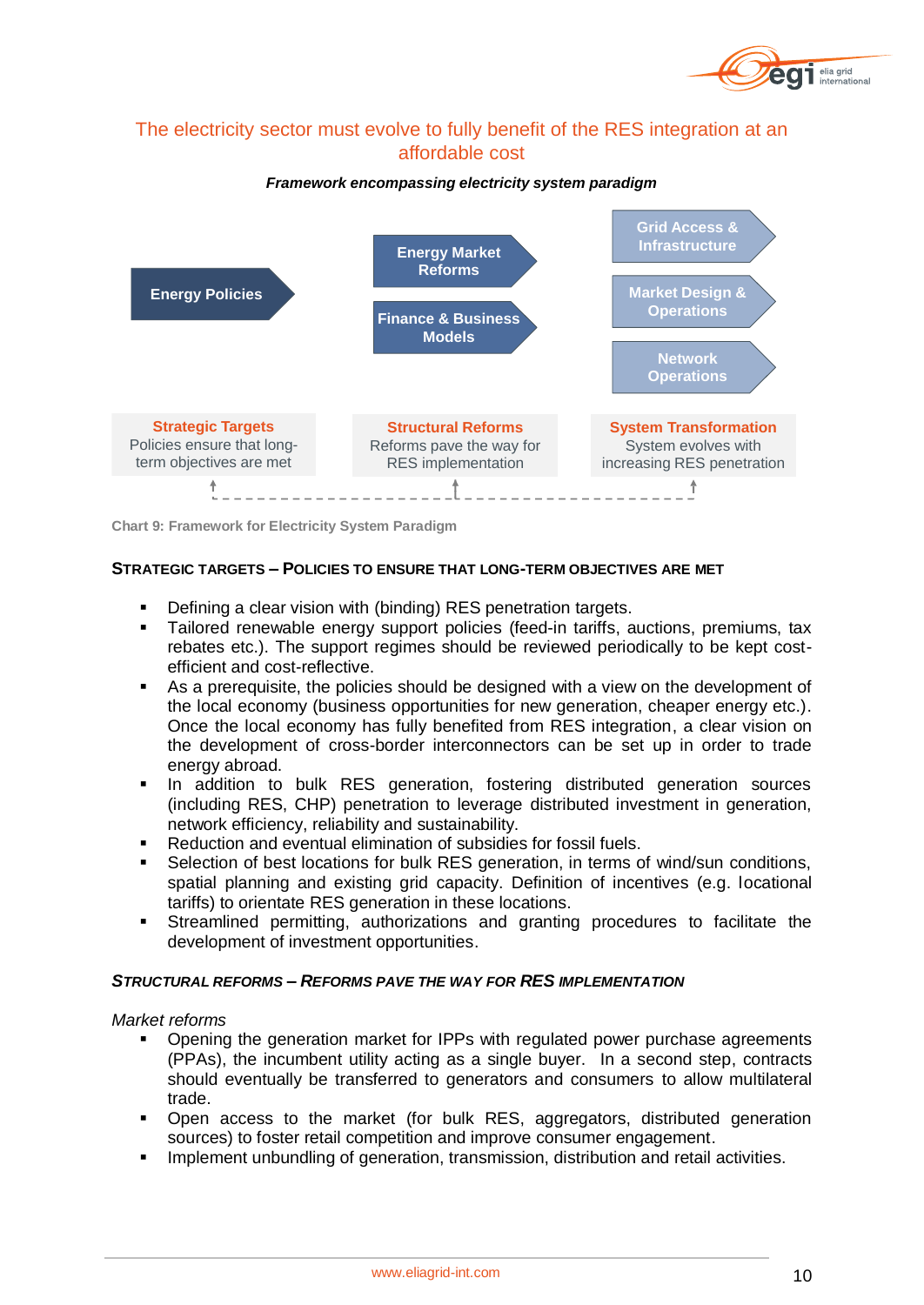

- Develop a Wholesale Power Market (WPM) and allow customers to direct contract energy from generators.
- Gradually migrate long terms fixed contracts to flexible contracts negotiated via the WPM directly between generators and power consumers.
- Creation of independent regulatory authorities to ensure fair competition in the electricity sector and to protect the consumers.

### *Finance and Business models*

- Reduction of the perceived renewable energy investment risk and leveraging financing costs.
- **Funds for early-stage development.**
- Green bonds issued by commercial banks, industrials or utilities.<br>
Institutional investment to address long term capital and liquidity
- Institutional investment to address long term capital and liquidity constraints.
- **EXEC** Leasing models to increase affordability and securing capitals.
- **Energy services companies as investors in households.**

#### *SYSTEM TRANSFORMATION – SYSTEM EVOLVES WITH INCREASING RES PENETRATION*

#### *Grid Access and infrastructure*

- Open, guaranteed and priority access to the grid for all generators and selfgenerating consumers.
- Supportive grid connection regimes (e.g. shallow or deep charging) and supportive rules for connection cost recovery.
- Delivery of the necessary transmission and distribution infrastructure to integrate RES in a secure and cost-effective way.
- Network Codes to enable state of the art technological capabilities and leverage higher RES penetration

#### *MARKET DESIGN AND FLEXIBILITY*

#### *Market design*

- Smart and sustainable market design to adequately remunerate needed investment and setting of an economically rational standard for reliability (flaws of missing money and CRM claims) by enabling system flexibility through demand side management, storage and cross-border capacity exchanges.
- RES sources to fully participate in the adequately designed WPM crosslinked to other energy sectors (transport, desalination, heating…).
- **Integrate storage, (aggregated) distributed generation sources and demand side** management as a market and operations facilitator with a high RES integration.

#### *Flexibility markets*

- Market price signal as the key to incentivizing the required flexibility and investments in power markets.
- Enhanced DSO-TSO collaboration to best manage distributed RES generation.
- Close-to-real time operation to cover forecasting deviation and mitigate unbalances.
- **Demand-side management to best synchronize demand and RES generation.**
- Relieving barriers preventing small actors in distributed RES generation (e.g. residential and commercial) from accessing the market by the development of prosumers and aggregator, adapted minimum-bid size and increments for smaller distributed generation, etc.

### *Networks operations*

Enhanced methods for RES generation forecasts.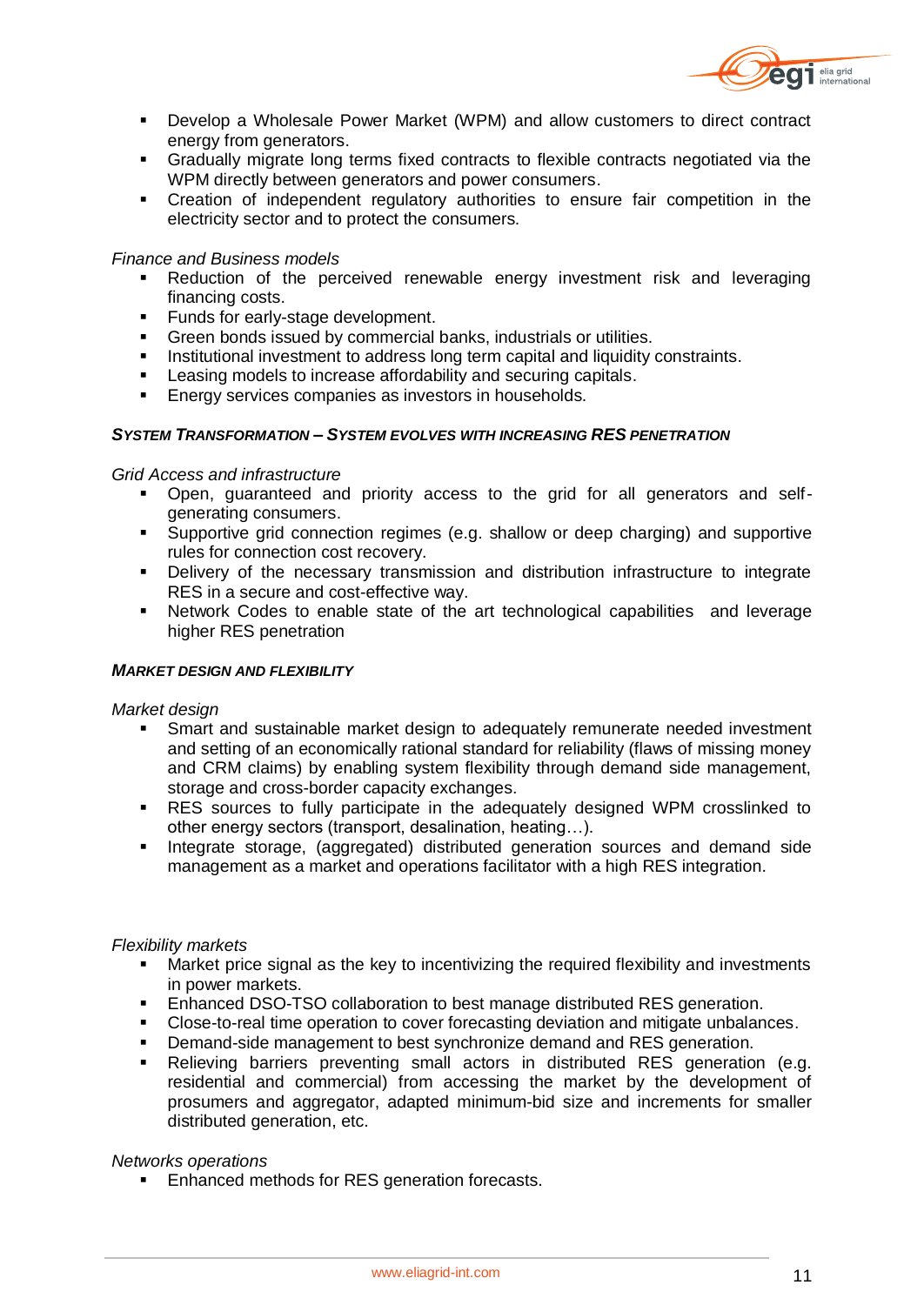

- RES to develop advanced controllability and observability means with the aim to support system stability and increase system resilience.
- RES to be operated via dedicated Renewable Control Centers acting as a coordinator between RES productions and the relevant system operators (DSOs, TSO).
- Full steering of conventional plants and RES in emergency and reconstruction scenarios
- **•** Dynamic security assessment as the system is operated more closer to its limits with potential low inertia, low short circuit levels and voltage stability challenges.
- Cost-efficient network reliability under operational incertitude and volatility of production.

EGI fashions and contributes to the implementation of tailor-made roadmaps which best fit its clients' needs to integrate RES in a consistent, reliable, sustainable and value-creating way.

## **About the authors**

*Ricardo Barreto* is the CEO of Elia Grid International (EGI) and an experienced management consultant in energy sector business strategy, planning and regulatory frameworks.

Email: [ricardo.barreto@eliagrid-int.com](mailto:ricardo.barreto@eliagrid-int.com)

**Fabian Georges** is a responsible for Grid Planning, Markets and Regulation at EGI with an extensive experience in technical, economic and regulatory fields.

Email: [fabian.georges@eliagrid-int.com](mailto:fabian.georges@eliagrid-int.com)

*Dr. Aymen Chaouachi* is a power system operation expert at EGI. He has been involved in Renewable Energy Sources integration, markets and security of supply.

Email: [aymen.chaouachi@eliagrid-int.com](mailto:aymen.chaouachi@eliagrid-int.com)

*Dr. Marc Osthues* is a consultant at EGI with research and industry experiences in the fields of power system planning, asset management, electricity markets and energy regulation.

Email: [marc.osthues@eliagrid-int.com](mailto:marc.osthues@eliagrid-int.com)